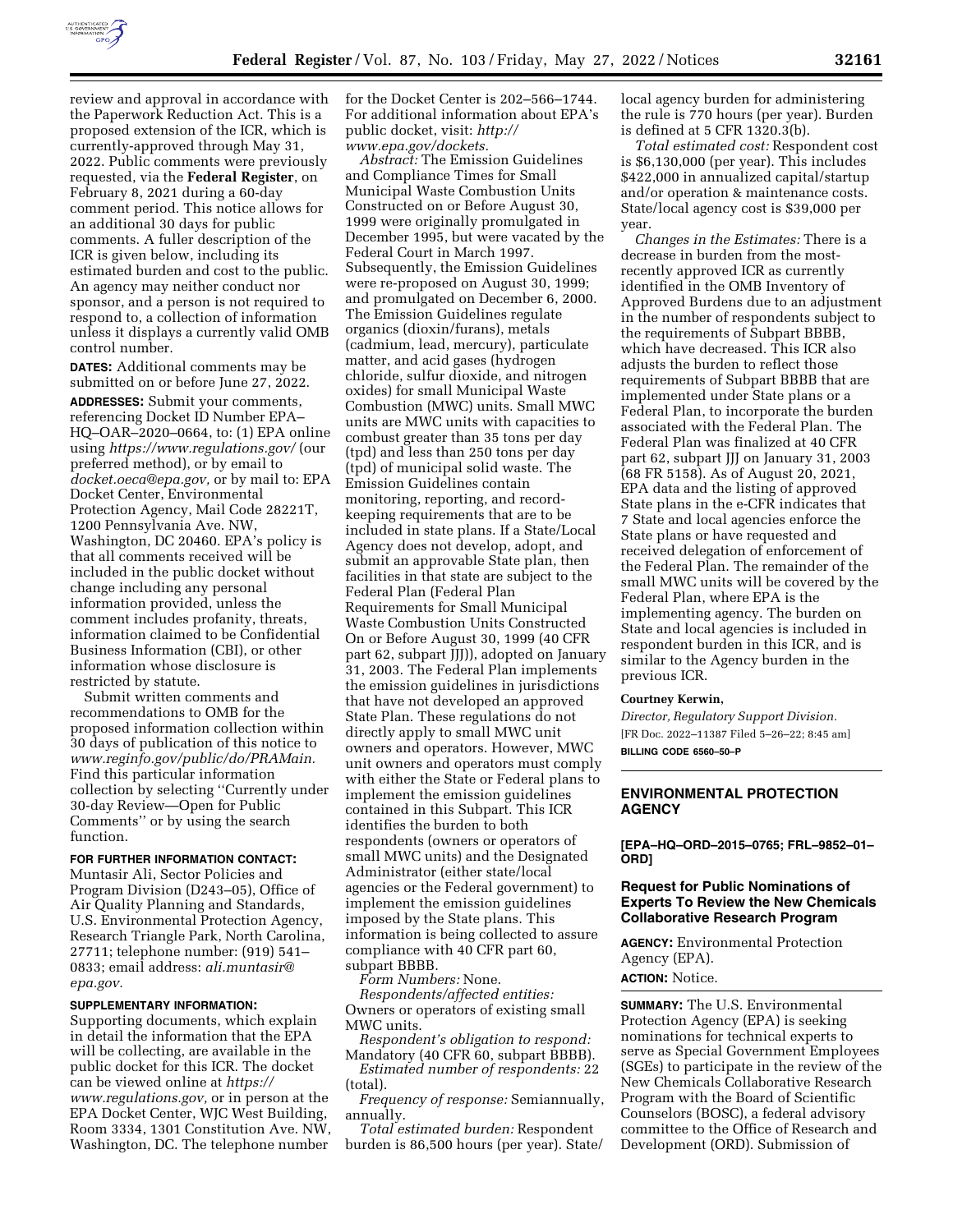nominations will be made via the BOSC website at: *[https://www.epa.gov/bosc.](https://www.epa.gov/bosc)*  **DATES:** Nominations should be submitted by June 30, 2022, per instructions below.

**FOR FURTHER INFORMATION CONTACT:** Any member of the public needing additional information regarding this Notice and Request for Nominations may contact Mr. Tom Tracy, Office of Science Policy, Office of Research and Development, Mail Code B343–01, 109 T.W. Alexander Drive, Research Triangle Park, NC 27711; via phone/ voice mail at: (919) 541–4334; or via email at: *[tracy.tom@epa.gov.](mailto:tracy.tom@epa.gov)* General information concerning the BOSC can be found at the following website: *[https://www.epa.gov/bosc.](https://www.epa.gov/bosc)* 

## **SUPPLEMENTARY INFORMATION:**

## **Background**

The BOSC is a chartered Federal Advisory Committee established by the EPA to provide independent scientific and technical peer review, advice, consultation, and recommendations about ORD. As a Federal Advisory Committee, the BOSC conducts business in accordance with the Federal Advisory Committee Act (FACA) (5 U.S.C. app. 2) and related regulations.

The BOSC is comprised of an Executive Committee and two supporting subcommittee(s): Social and Community Science, and Climate Change. Please visit *[https://](https://www.epa.gov/aboutepa/about-office-research-and-development-ord) [www.epa.gov/aboutepa/about-office](https://www.epa.gov/aboutepa/about-office-research-and-development-ord)[research-and-development-ord](https://www.epa.gov/aboutepa/about-office-research-and-development-ord)* to learn more about ORD's research programs.

Members of the BOSC constitute a distinguished body of non-EPA scientists, engineers, and economists who are experts in their respective fields. We are seeking SGEs to serve as special experts to assist the BOSC in the review of the New Chemicals Collaborative Research Program in the Fall of 2022.

The BOSC will be evaluating the Office of Research and Development (ORD)'s draft Strategic Research Action Plans Fiscal Years 2023–2026 in Fall 2022. The Fall 2022 meeting will provide a more in-depth evaluation of the Toxic Substances Control Act (TSCA) New Chemicals Collaborative Research Program (See Output CSS.8.4: Innovative science to support new chemicals evaluation in the draft StRAP for Chemical Safety and Sustainability) and associated research plan (*[https://](https://www.regulations.gov/document/EPA-HQ-OPPT-2022-0218-0004) [www.regulations.gov/document/EPA-](https://www.regulations.gov/document/EPA-HQ-OPPT-2022-0218-0004)[HQ-OPPT-2022-0218-0004](https://www.regulations.gov/document/EPA-HQ-OPPT-2022-0218-0004)*). An additional draft document will be provided that summarizes technical details of the research plan. ORD in partnership with the Office of Chemical

Safety and Pollution Prevention (OCSPP) are proposing to develop and implement a multi-year collaborative research program focused on approaches for performing risk assessments on new chemical substances under TSCA. The results of the effort are expected to bring innovative science to new chemical reviews, modernize the approaches used, and increase the transparency of the information underpinning the human health and ecological risk assessment process. Key areas proposed in the TSCA New Chemicals Collaborative Research Program include:

• Updating OCSPP's category and read-across approach which uses data from structurally similar chemicals to determine potential risks from new chemicals when data for those chemicals are lacking. This research effort will increase the efficiency of new chemical reviews by identifying appropriate analogues for read across and promoting the use of the best available data to protect human health and the environment. The existing category approach in use dates to 2010 and is available here: *[https://](https://www.epa.gov/reviewing-new-chemicals-under-toxic-substances-control-act-tsca/chemical-categories-used-review-new) [www.epa.gov/reviewing-new-chemicals](https://www.epa.gov/reviewing-new-chemicals-under-toxic-substances-control-act-tsca/chemical-categories-used-review-new)[under-toxic-substances-control-act-tsca/](https://www.epa.gov/reviewing-new-chemicals-under-toxic-substances-control-act-tsca/chemical-categories-used-review-new)  [chemical-categories-used-review-new](https://www.epa.gov/reviewing-new-chemicals-under-toxic-substances-control-act-tsca/chemical-categories-used-review-new)*.

• Digitizing and consolidating information on chemicals to include data and studies that currently only exist in hard copy or in disparate TSCA databases. The information will be combined with publicly available sources to expand the amount of information available, enhancing chemical reviews and enabling efficient sharing of chemical information across EPA. Safeguards for TSCA confidential business information will be maintained as appropriate in this process. Data curation in public databases will proceed and where possible these databases will be made interchangeable with International Uniform Chemical Information Database (IUCLID) formats.

• Updating and augmenting the models used for predicting a chemical's physical-chemical properties and environmental fate/transport, hazard, exposure (including functional use predictions), and toxicokinetics to provide a suite of models to be used for new chemicals assessments. The goal of this effort is to update the models to reflect the best available science, increase transparency, and establish a process for updating these models as science evolves. The predictive models currently in use by OCSPP for new chemical evaluation are available here: *[https://www.epa.gov/tsca-screening](https://www.epa.gov/tsca-screening-tools)[tools](https://www.epa.gov/tsca-screening-tools)*.

• Exploring ways to integrate and apply new approach methods (NAMs) in new chemicals assessments, thereby reducing the use of animal testing. As this effort evolves, the goal is to develop a suite of accepted, fit-for-purpose NAMs that could be used by external stakeholders for data submissions under TSCA as well as informing and expanding new chemical categories.

• Developing a decision support tool that integrates the various information streams specifically used for new chemical risk assessments. The decision support tool will more efficiently integrate all the data streams (*e.g.,*  chemistry, fate, exposures, hazards) into a final risk assessment and transparently document the decisions and assumptions made. Simply put, this will facilitate the tracking of the new chemicals program decisions and provide consistency within and across chemistries.

EPA will consider nominees from industry, business, public and private research institutes or organizations, academia, government (federal, state, local, and tribal) and non-government organizations, and other relevant interest areas. EPA values and welcomes diversity. All qualified candidates are encouraged to apply regardless of gender, race, disability, or ethnicity.

#### **Expertise Sought**

The EPA invites nominations of individuals to serve as SGEs with expertise or extensive experience in the following scientific disciplines and topic areas as they relate to human health and the environment:

- Using data to develop predictive models and use of predictive models in data poor environment
- $\circ$  Read across and analogue selection
- Æ Chemical structures and cheminformatics
- Æ Quantitative Structure-Activity Relationships (QSAR)
- Development, implementation, and validation of new approach methods (NAMs). Relevant expertise may include:
- Æ Veterinary pathology or comparative physiology for perspective on relevance of laboratory animals for predicting human outcomes
- $\circ$  Reference data curation to support validation
- Computational modeling, bioinformatics, and/or statistics
- Toxicokinetics, Physiologically-based pharmacokinetic models (PBPK), and in vitro to in vivo extrapolation (IVIVE)
- Systems biology
- Human health and ecological risk assessment